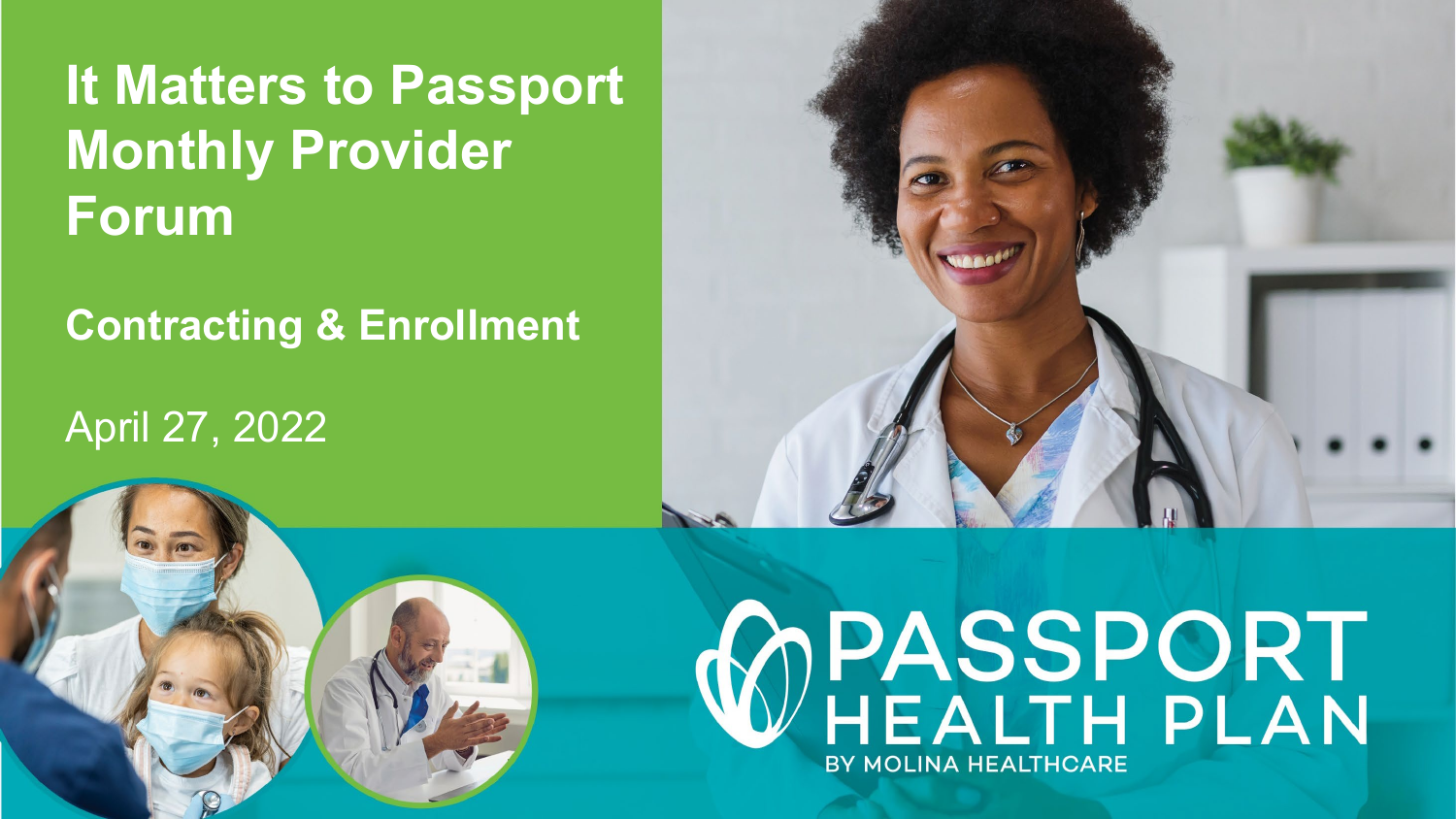## **Agenda**



- $\triangleright$  [It Matters to Passport Purpose](#page-2-0)
- [Meet the Provider Services Team](#page-3-0)
- > [Important Plan Updates and Reminders](#page-4-0)
- [Contracting and Enrollment](#page-9-0)
- [Open Forum/Provider Feedback](#page-13-0)

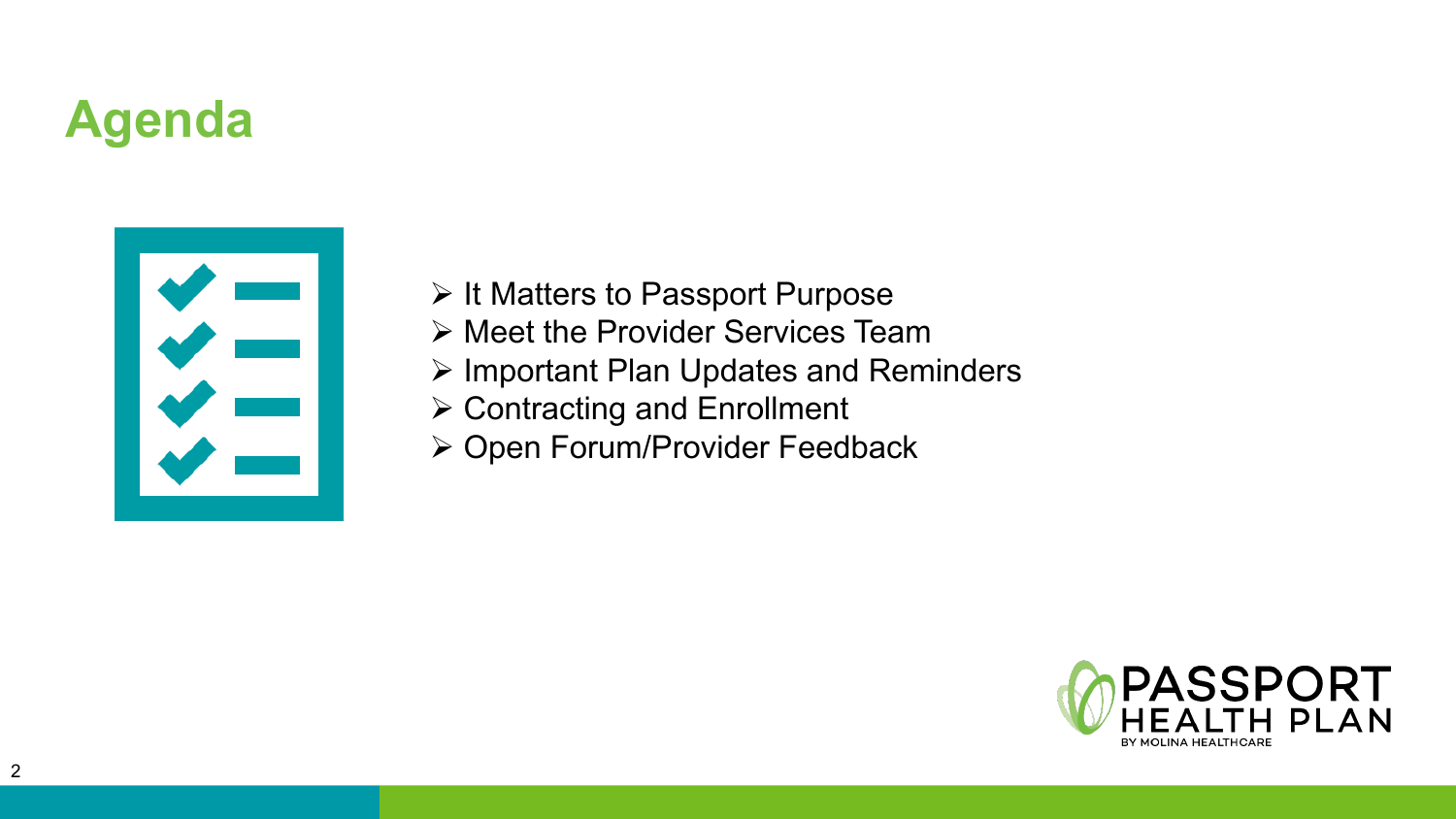### <span id="page-2-0"></span>**It Matters to Passport**

It Matters to Passport is a unique avenue for our Provider Community to engage with the Health Plan in real time to solicit feedback and recommendations to minimize administrative hurdles and simplify the ways providers engage with us to improve the provider experience to better focus on delivering patient-centered care.

#### **We want to hear from you!**

Submit your feedback to Passport via:

- Email: [ItMatters@passporthealthplan.com](mailto:ItMatters@passporthealthplan.com)
- [It Matters to Passport Suggestion Box](https://www.surveymonkey.com/r/SPW988L)
- Attending one of our monthly forums:
	- Visit [www.Passporthealthplan.com/ItMatters](https://www.passporthealthplan.com/ItMatters) to register
- $\triangleright$  Participating in feedback surveys:
	- $\triangleright$  Visit the Feedback Corner of the It Matters webpage to access

#### **Your feedback is important, and** *It Matters to Passport***!**

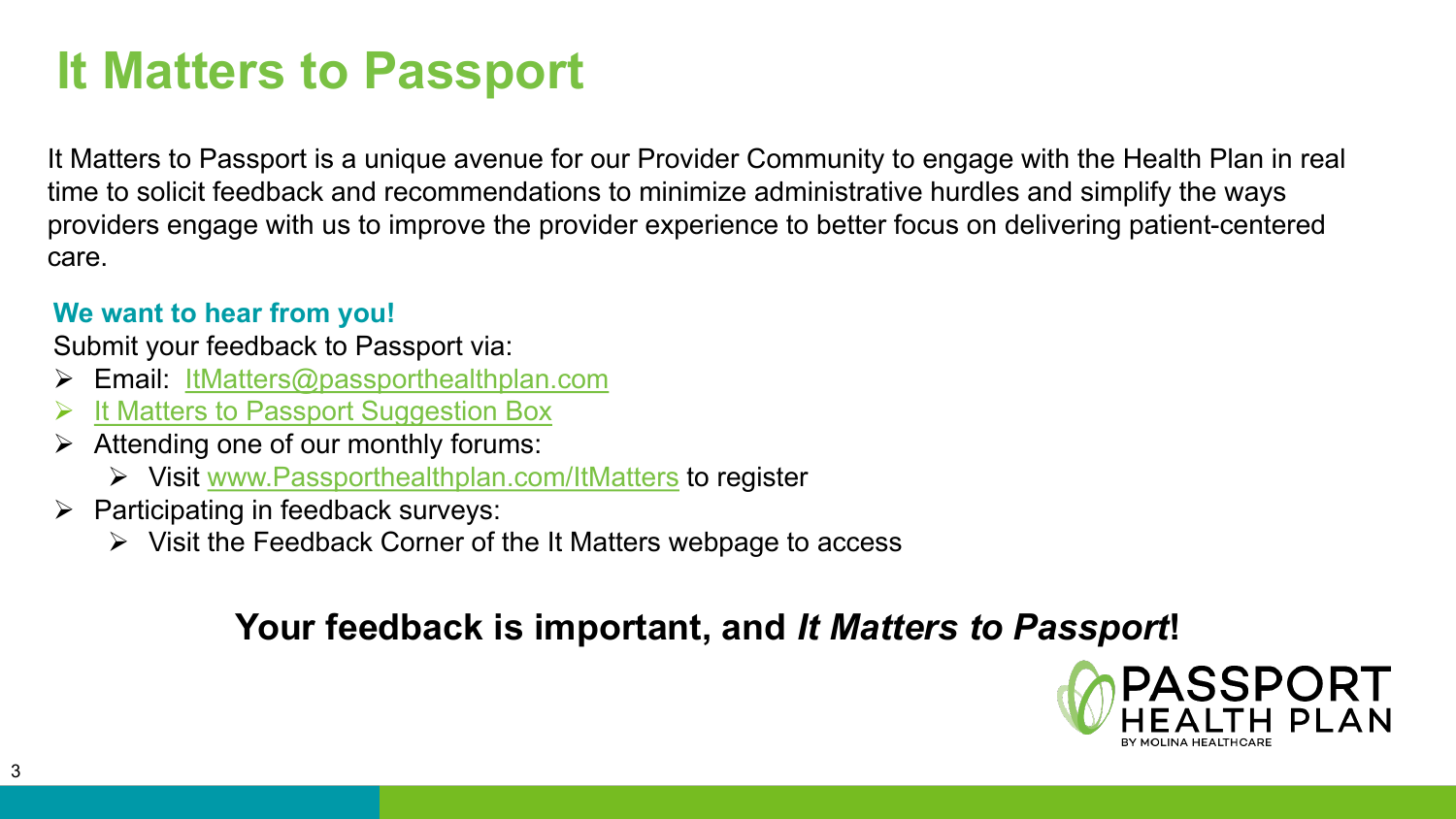### <span id="page-3-0"></span>**Meet the Provider Services Team**

Your dedicated Provider Services Representative is always a phone call or email away!





Click [here](https://www.molinahealthcare.com/-/media/Molina/PublicWebsite/PDF/Providers/ky/medicaid/MeetTheTeam.pdf) for a downloadable Meet the Team PDF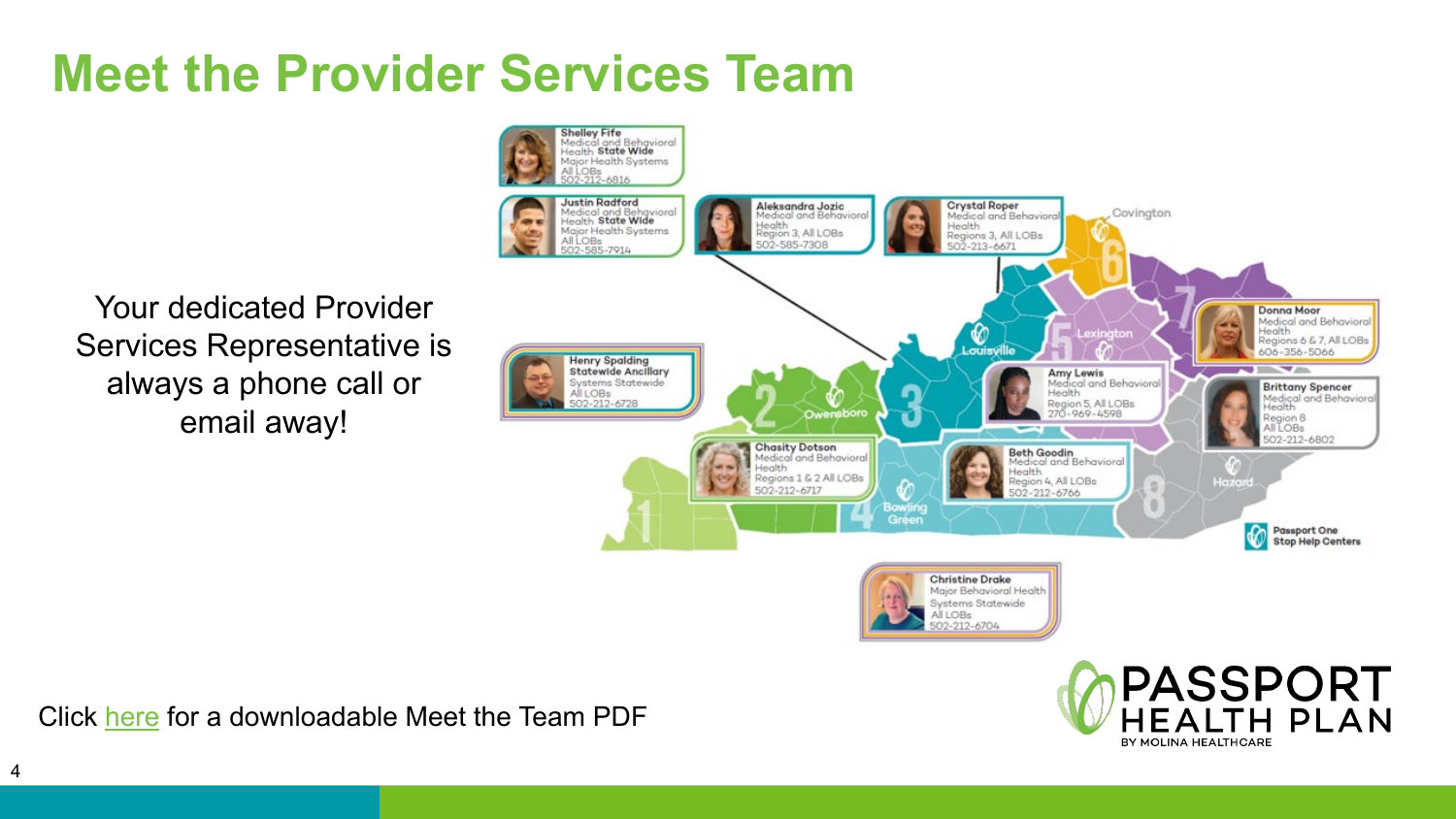# <span id="page-4-0"></span>**Important Updates and Reminders (1 of 3)**

#### **Prior Authorization Guidance Update from DMS – EFFECTIVE MAY 1, 2022**

Per an update provided by DMS on March 16, 2022:

- Medicaid Fee-for-Service (FFS) and Managed Care Organizations (MCOs) may require prior authorization (PA) for all **inpatient and outpatient Medicaid services** provided by Kentucky Medicaid enrolled inpatient hospital providers (Provider Type 01) except for admissions with a COVID diagnosis, effective **May 1, 2022**
- FFS and MCOs may require PA, for **provider type 93, Rehabilitation Distinct Part Unit**, effective **May 1, 2022**
- FFS and MCOs may require PA, for **provider type 12, Skilled Nursing Facilities**, effective **May 1, 2022**

#### **Reminder: Chiropractic Visits for Members**

Members are allowed 26 chiropractic visits per 12-month rolling calendar year, which starts the month of the first visit.

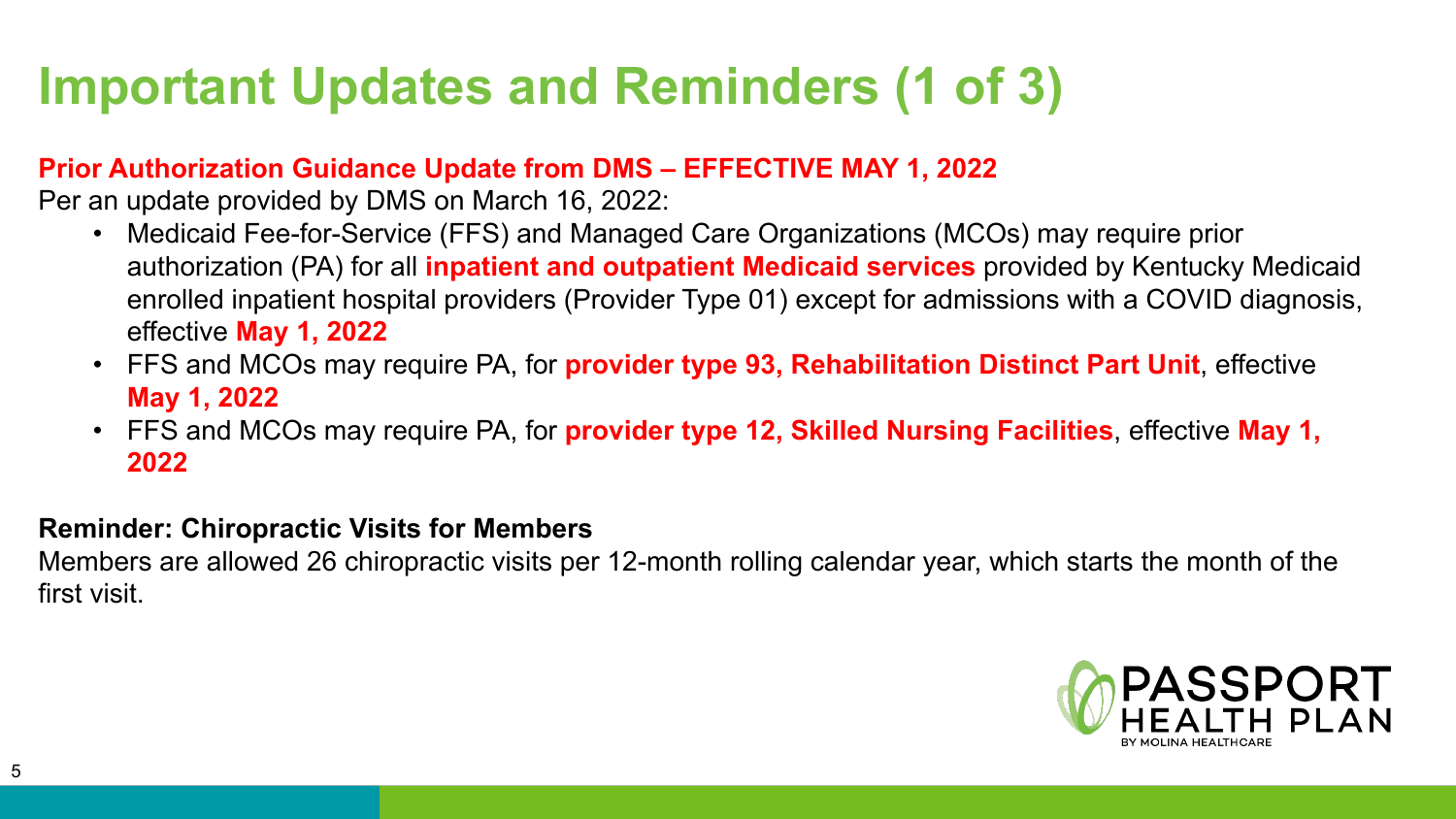### **Important Updates and Reminders (2 of 3)**

#### **FQHC/RHC – Supplemental WRAP Payments**

Primary Care Center (provider type 31) and RHC's (provider type 35) now have the ability to review WRAP payments online. For more information refer to the KYHealthNet [Professional User Manual](http://www.kymmis.com/kymmis/pdf/KYHealthNet%20Professional%20User%20Manual%20v4.8_Final.pdf).

#### **Diabetes Sweepstakes**

Eligible providers who achieve an 80% A1c test closure rate for the 2022 calendar year will be entered into a raffle for a chance to win one of five RetinaVue cameras! Click [here](https://www.molinahealthcare.com/providers/ky/medicaid/comm/newsarticlepage.aspx?ArticleID=121&lob=&type=IsNewsMediaSpecial&year=All&State=ALL&ArticlePageLink=/providers/ky/medicaid/comm/newsarticlepage.aspx) for more information.

#### **Claims Report Available on Provider Portal**

Portal users may now pull claim reports via the Passport Payer Space within the Availity Portal. Simply click on the Reports tile and input your desired search criteria!

#### **Hospice Services – Provider Type 44 MAP Form Requirements**

Effective 2/1/22 Passport will no longer require the MAP 374 and 377 forms to be submitted with claims. Provider are required to retain copied of the forms on file for auditing purposes. For more information, click [here](https://www.molinahealthcare.com/providers/ky/medicaid/comm/newsarticlepage.aspx?ArticleID=108&lob=&type=IsNewsMediaSpecial&year=All&State=ALL&ArticlePageLink=/providers/ky/medicaid/comm/newsarticlepage.aspx).

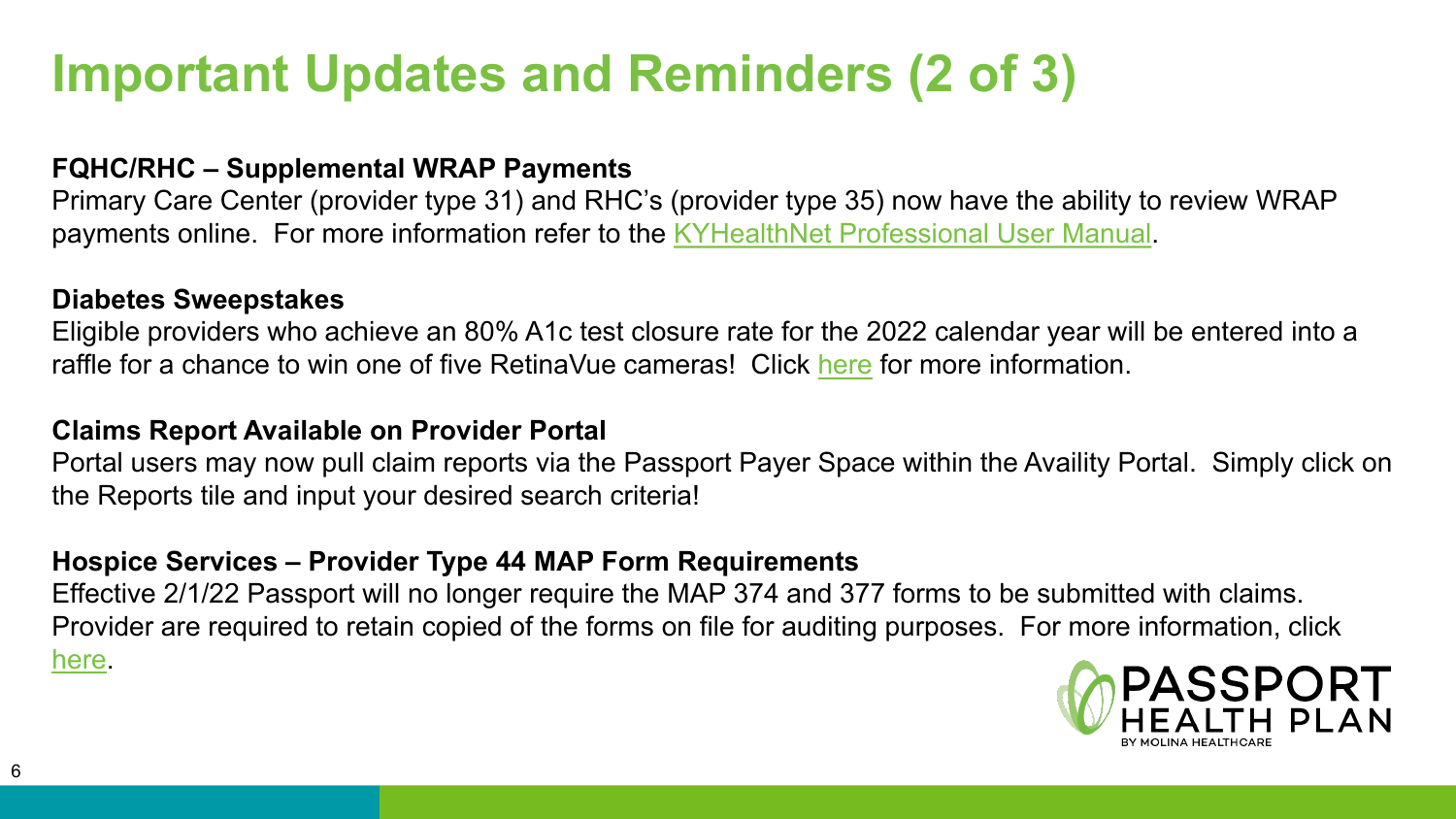### **Important Updates and Reminders (2 of 3)**

#### **UPDATE: COVID-19 Vaccine Incentive for Members**

7

Passport members who receive the vaccine (including booster!) on or after June 1, 2021 may quality for \$25 or \$100 gift card to Wal-Mart, Amazon, Kroger or CVS. For more information or for a flyer to give to your Passport members click [here](https://www.molinahealthcare.com/members/ky/en-us/-/media/Molina/PublicWebsite/PDF/members/ky/en-us/Medicaid/COVID-Flyers/Molina-KY-1100_COVID-Vaccine-Incentive_NEW_R.pdf).

| <b>ELIGIBILITY</b>                                                                 |                 |                |
|------------------------------------------------------------------------------------|-----------------|----------------|
|                                                                                    | \$100 Gift Card | \$25 Gift Card |
| Members age 12 and up                                                              |                 |                |
| Members age 11 and under                                                           |                 |                |
| Gift card choices include: Wal-Mart, Amazon, Kroger, Target, Dollar General or CVS |                 |                |

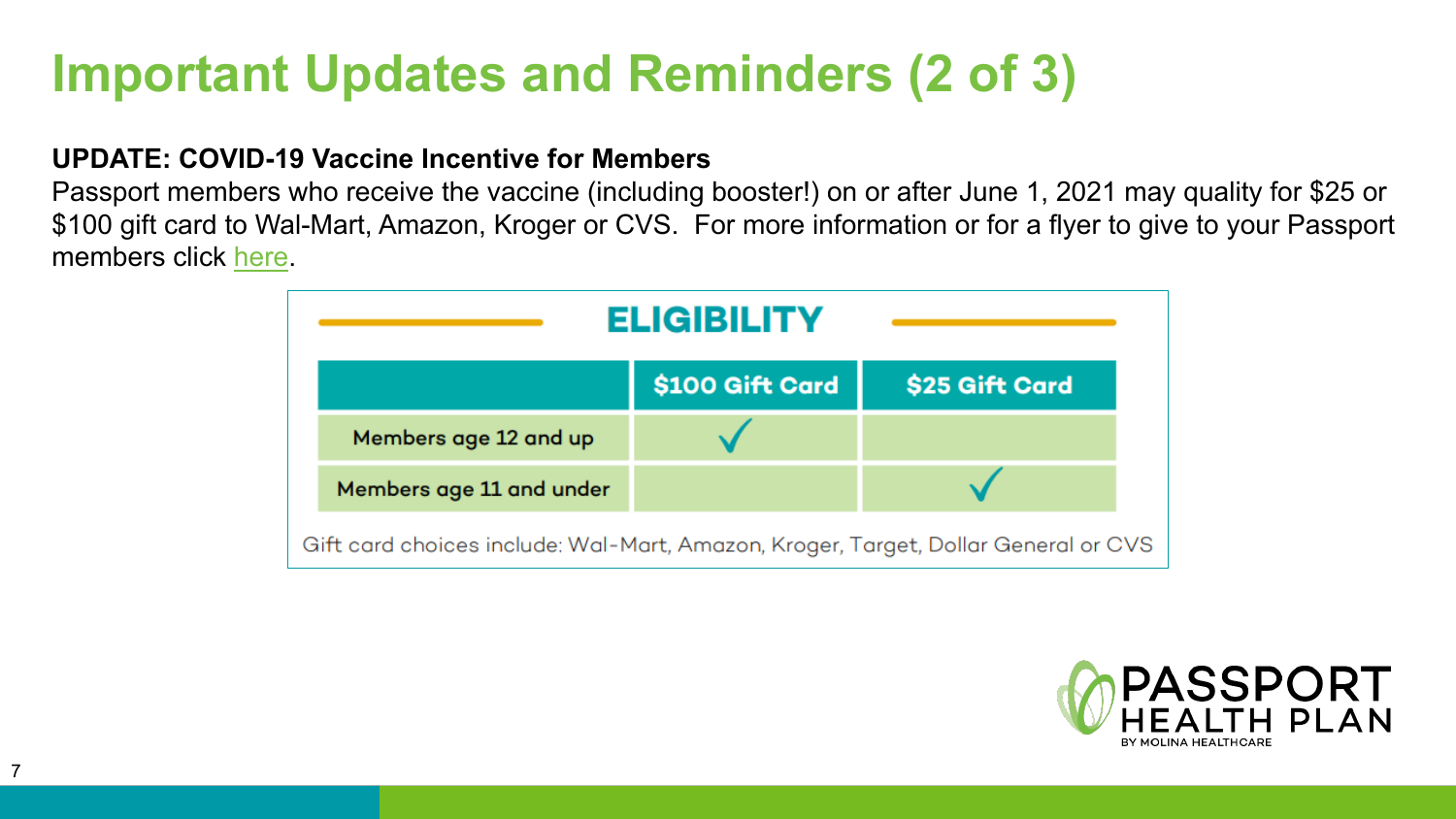### **One-Stop Help Centers**



Training, education, and access to programs and CBOs



Free Wi-Fi, meeting rooms, ADA compliant, telehealth capabilities



Enrollee and provider walk-ins welcome



Face-to-face healthcare-related assistance



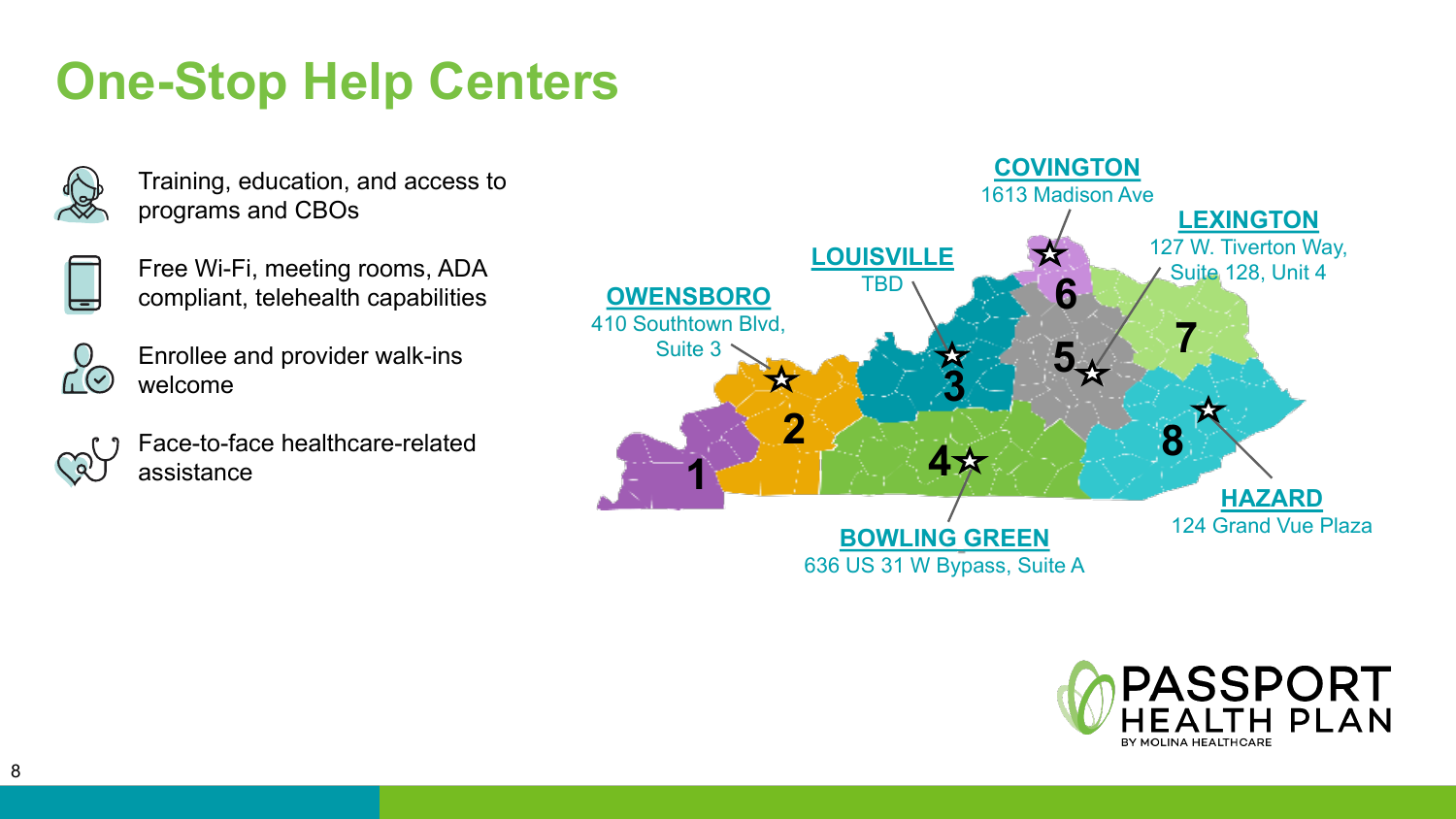### **Passport Marketplace Launched 1/1/2022 (1 of 2)**



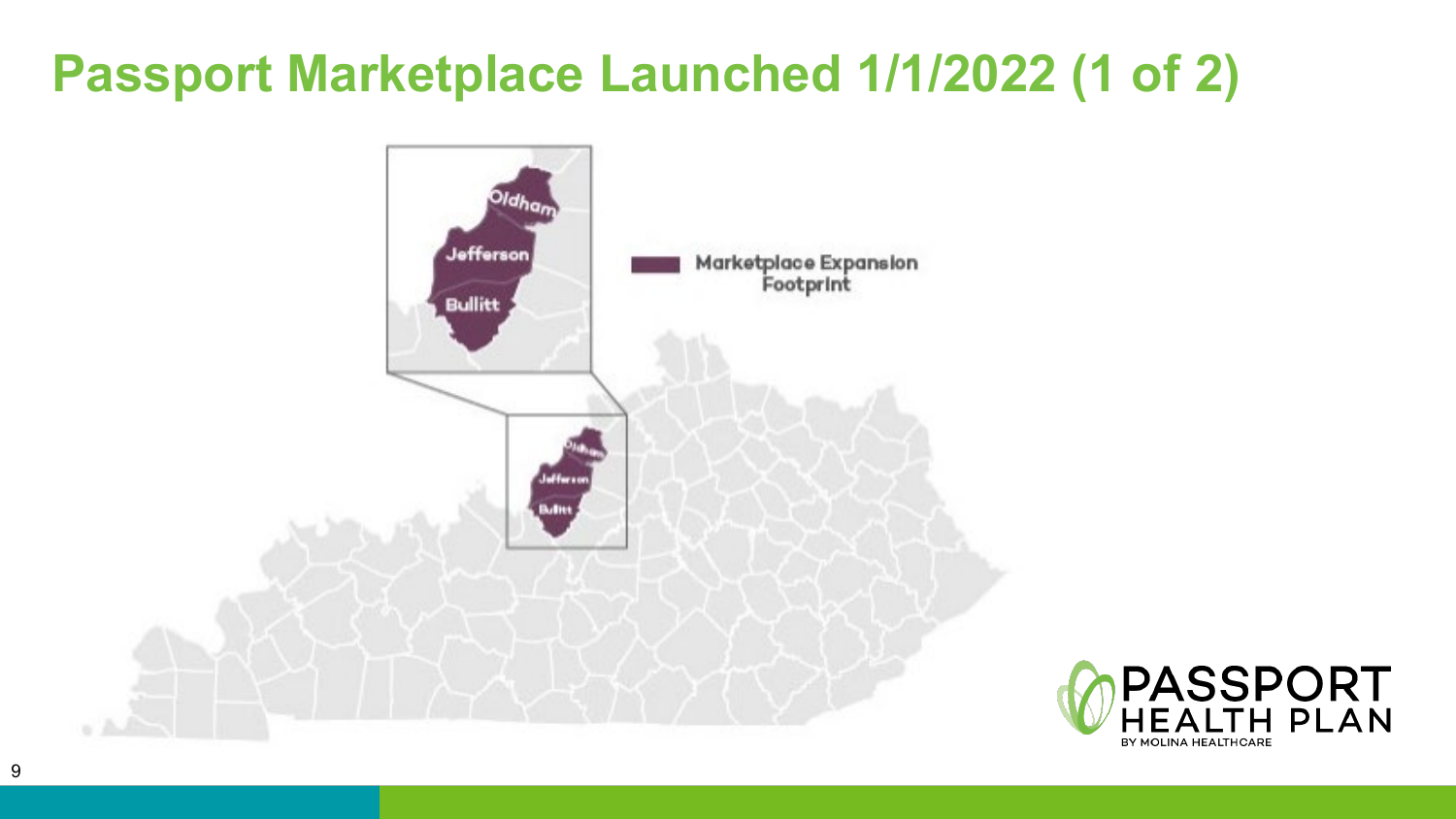# <span id="page-9-0"></span>**Contracting and Enrollment**

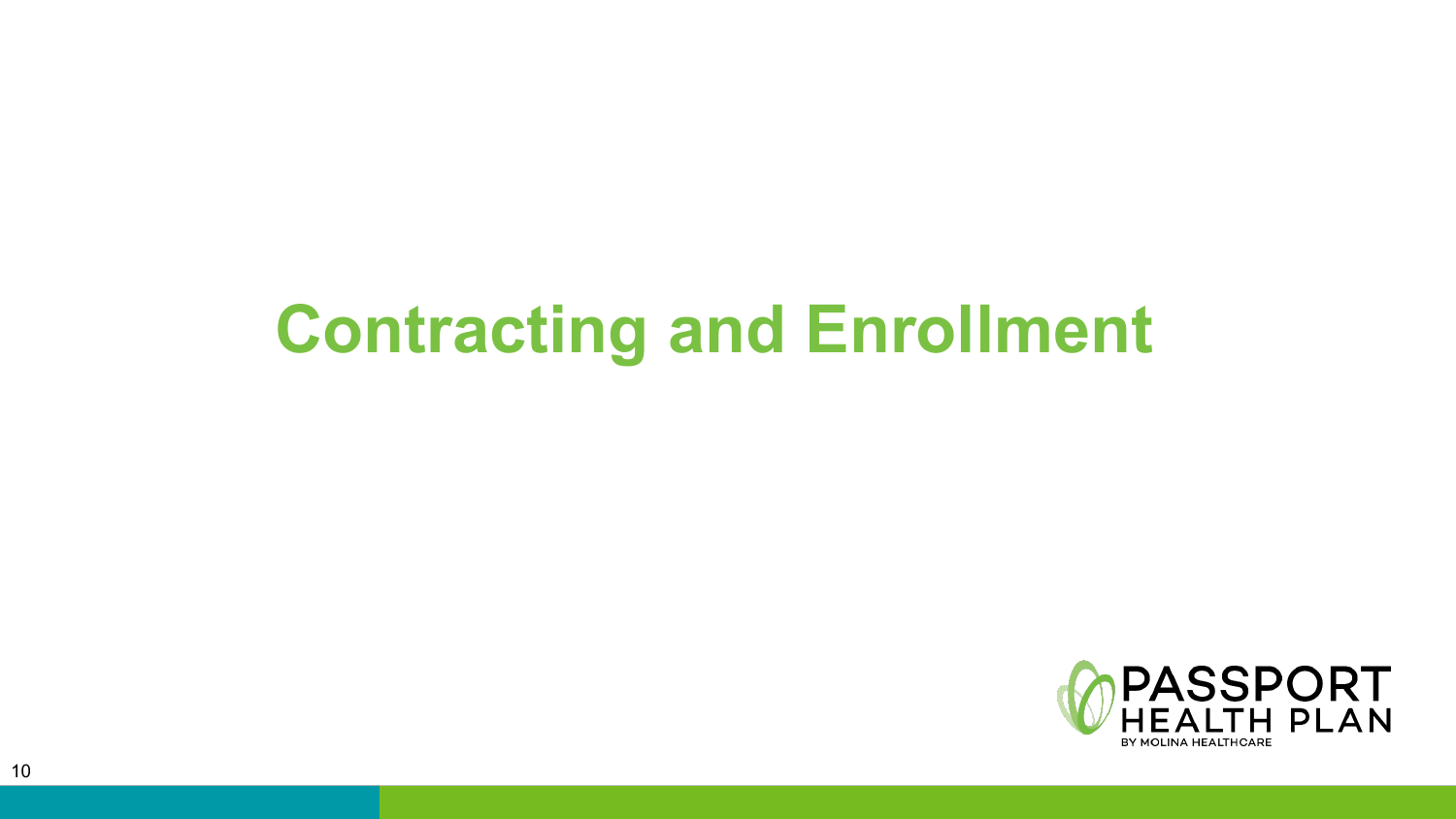### **Contracting with Passport**

Passport's Contracting Team serves as our first point of contact for providers who wish to join Passport's Network.

**[Provider Contract Request Form](https://www.molinahealthcare.com/-/media/Molina/PublicWebsite/PDF/Providers/ky/medicaid/ProviderContractRequestForm.pdf)**

 $\triangleright$  Use to begin the contracting process

#### **Questions?**

 $\triangleright$  Reach out to the Contract Team at [Contracting@passporthealthplan.com](mailto:Contracting@passporthealthplan.com)



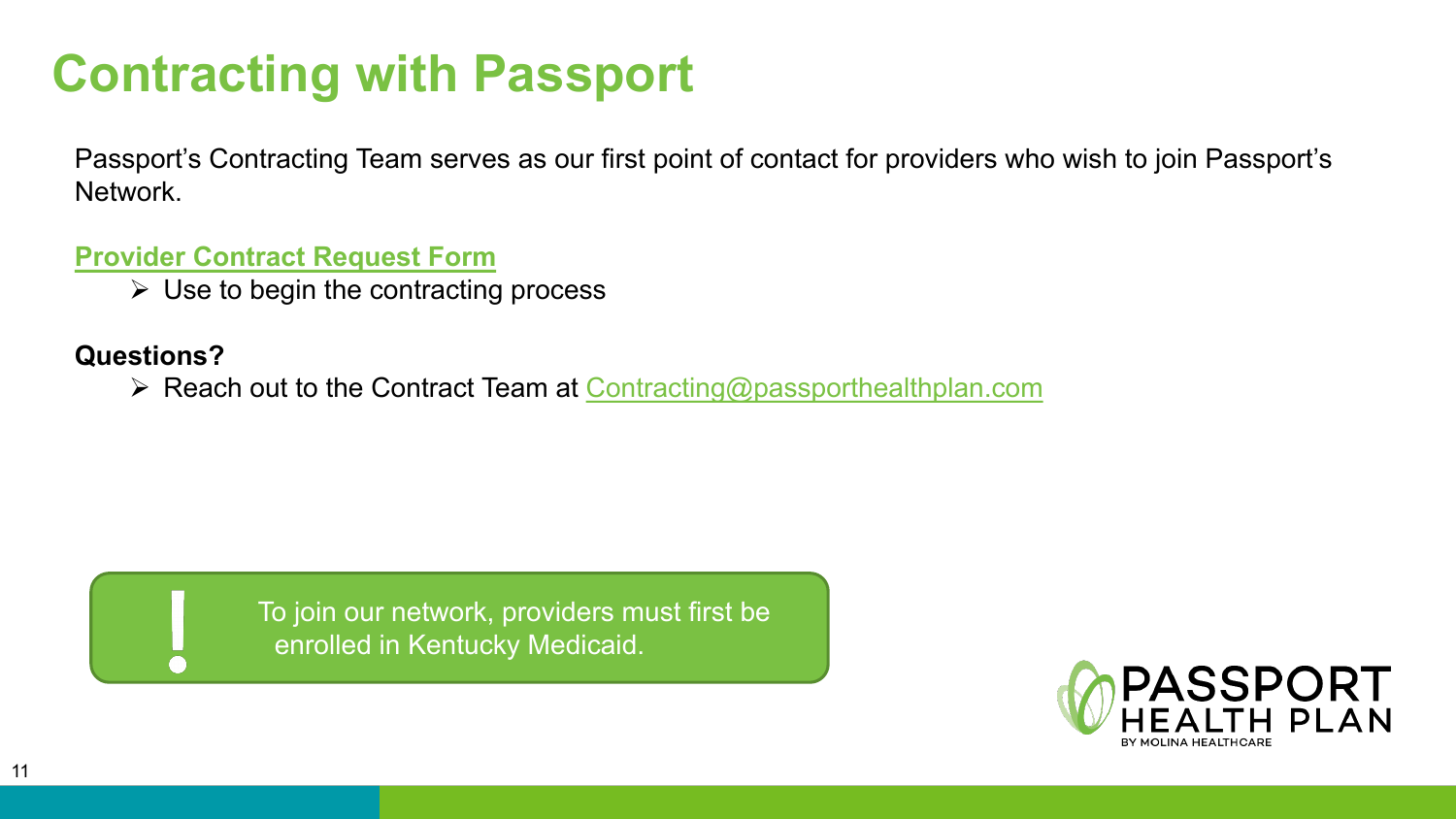### **Credentialing**

- $\triangleright$  Credentialing timeframe: 60-90 days
- Passport is unable to credential or enroll a provider or group without an active Kentucky Medicaid ID (MAID)
	- $\triangleright$  Applications without an active MAID are held until an active MAID is obtained via the Department for Medicaid Services
- $\triangleright$  Ensure CAQH is up-to-date to avoid potential delays

#### **How to check your credentialing status:**

Email us at **Contracting@passporthealthplan.com** and provide the following details:

- $\triangleright$  TIN
- $\triangleright$  Date of initial submission and a copy of such

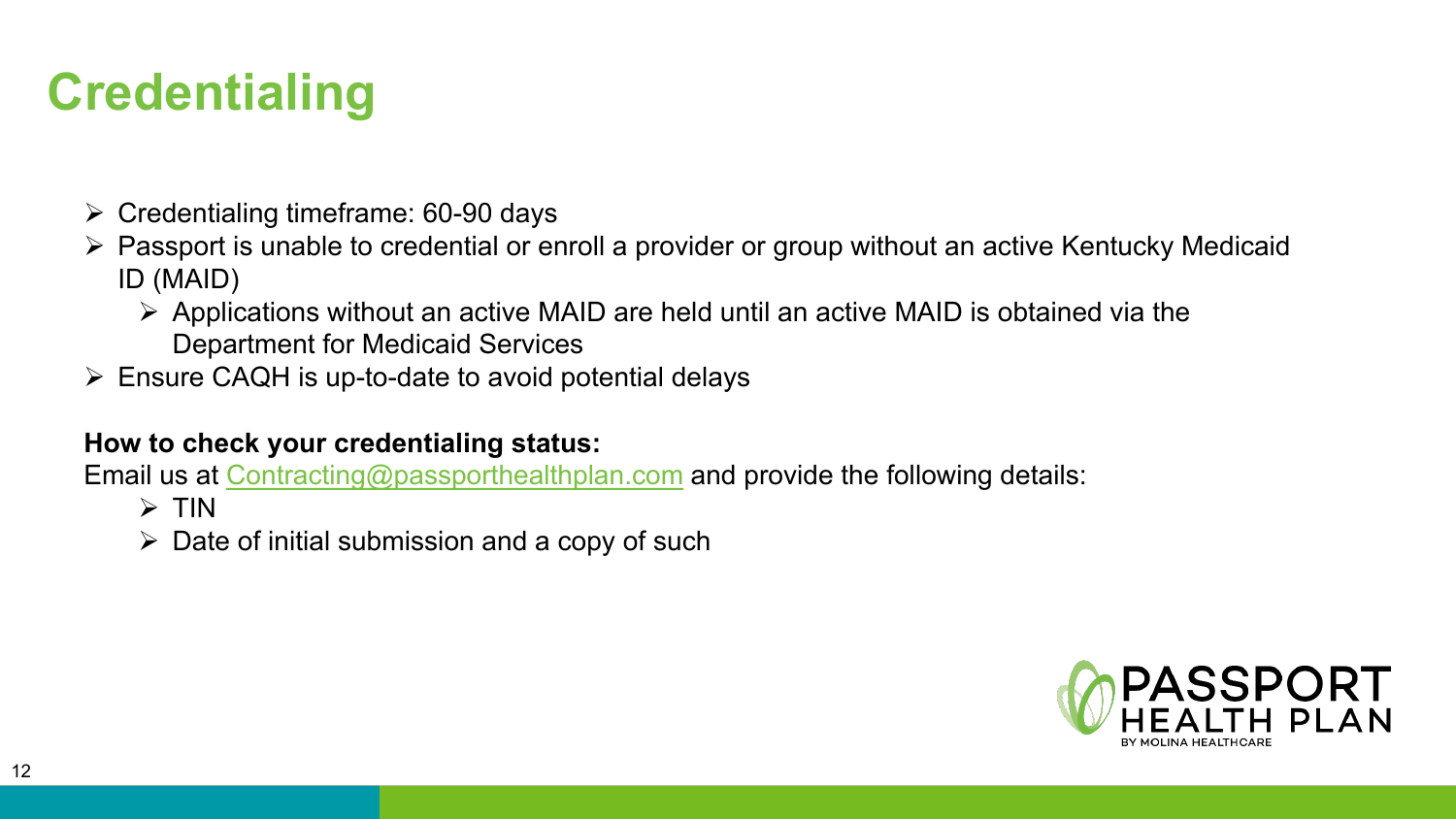### **Recredentialing**

Passport performs recredentialing activities every three (3) years.

- $\triangleright$  Keep your CAQH Profile up-to-date!
- $\triangleright$  Providers with incomplete or missing information within their CAQH Profile may receive requests for information from Passport/Molina
- Make sure to open all correspondence from Passport and/or Molina
- $\triangleright$  No response after 3 request may result in termination from the network
- For non-CAQH providers, Passport will send a recredentialing application 6 months prior to credentialing due date

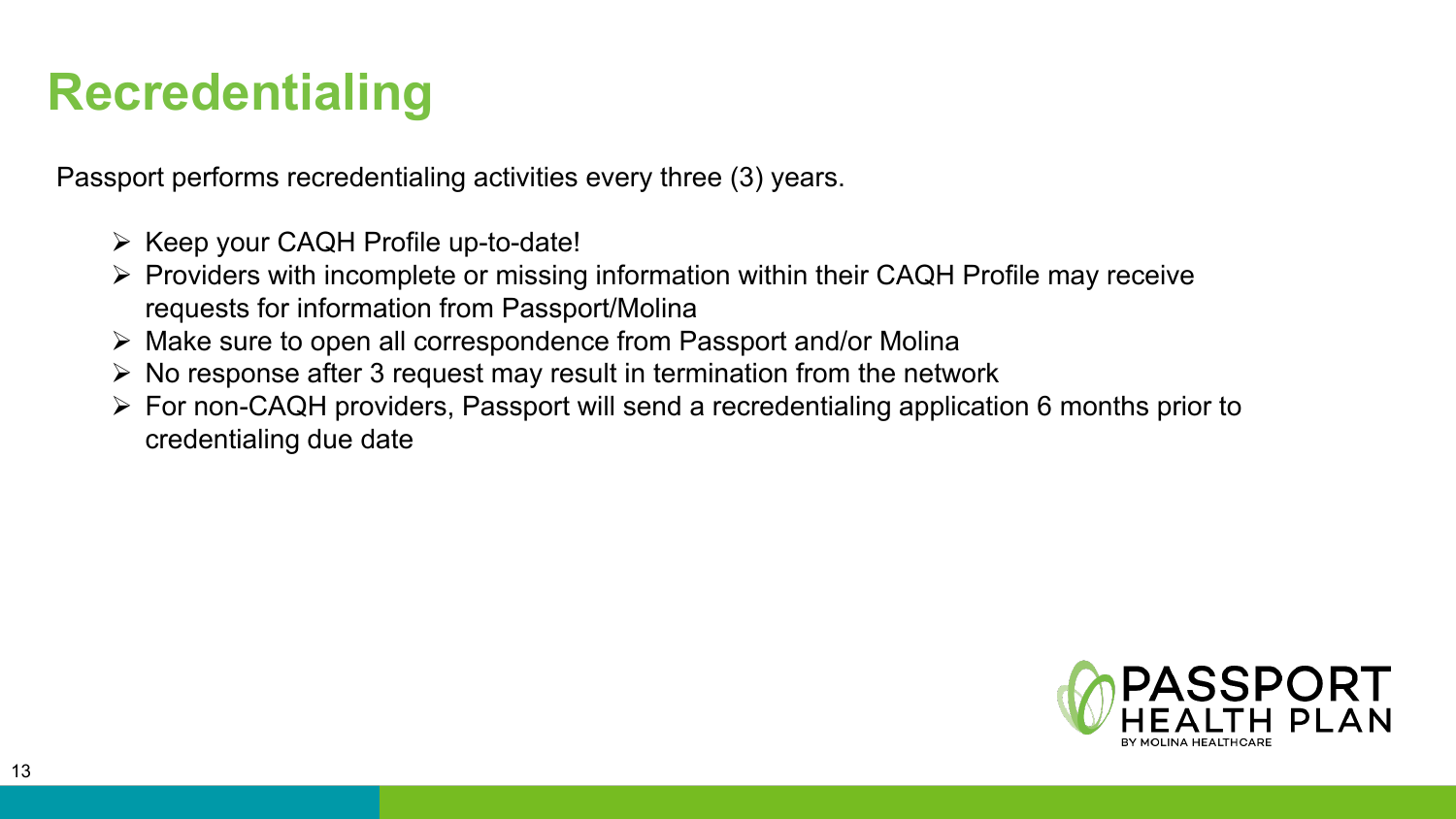### <span id="page-13-0"></span>**Maintaining Provider Data**

Maintaining accurate provider data is paramount to ensure proper and timely claims processing and payment, member assignment and more. Updates to provider demographic data should be made within 30 days.

#### **[Provider Information Upate](https://www.molinahealthcare.com/-/media/Molina/PublicWebsite/PDF/Providers/ky/medicaid/ProvInfoUpdateForm-requestedchanges_26736_nob_FNL_R.pdf) Form**

- $\triangleright$  Update existing, in-network provider information
- $\triangleright$  Add new providers to an existing, in-network group

#### **[Group Roster Template](https://www.molinahealthcare.com/providers/ky/medicaid/forms/fuf.aspx)**

- $\triangleright$  Adding multiple providers to an existing, in-network group
- ▶ Download the template from [www.Passportheathhplan.com](https://www.passportheatlhplan.com/) > click on Health Care Professionals > Forms

#### **[Practitioner Application Form](https://www.molinahealthcare.com/-/media/Molina/PublicWebsite/PDF/Providers/ky/medicaid/MCD-PractitionerApplicationForm_27791_nob_FNL_R.pdf)**

- $\triangleright$  Used for credentialing when CAQH is not available
- Cannot be used for enrolling new providers into Passport's system

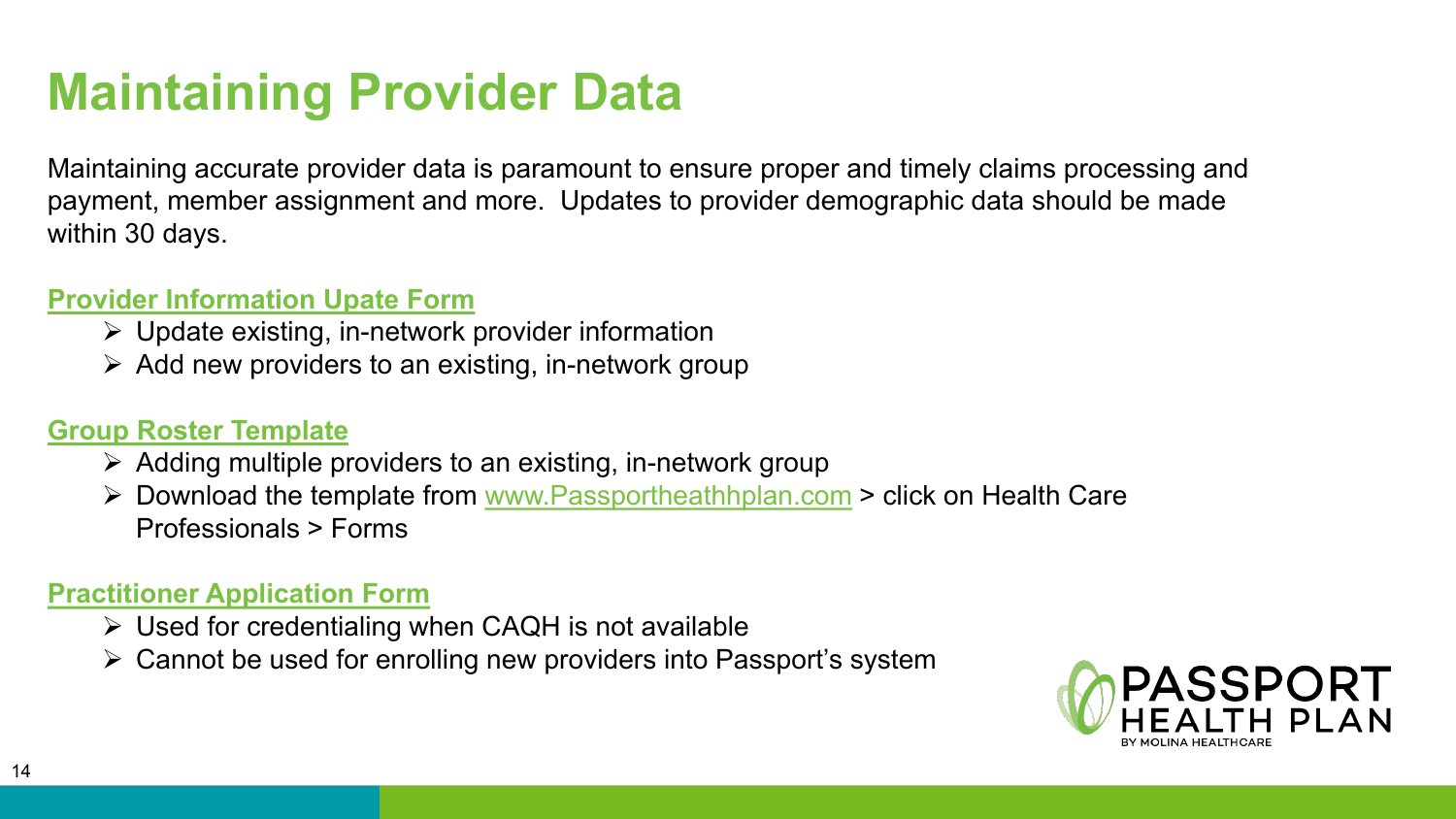### **Most Common Errors**

Below is a list of commonly made mistakes that may delay updates to provider information and have downstream impacts on claim processing, payment and more:

- $\triangleright$  Incomplete information within submitted forms and/or rosters
- Missing/expired information in CAQH profile
- $\triangleright$  Untimely update requests
- $\triangleright$  Missing contact information